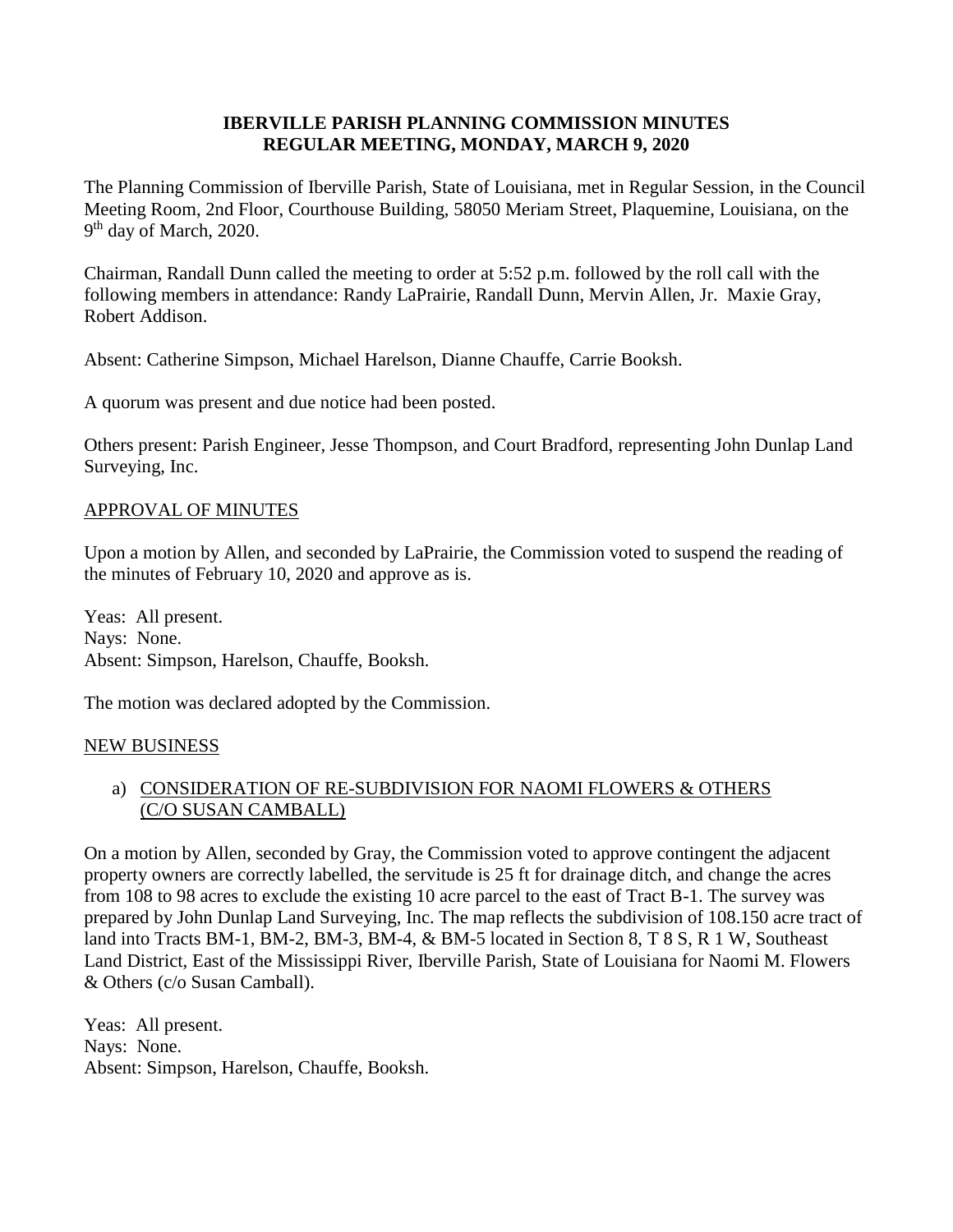The motion was declared adopted by the Commission.

# b) CONSIDERATION OF RE-SUBDIVISION FOR A.P. CARLINE

On a motion by LaPrairie, seconded by Allen, the Commission voted to approve as is. Commissioner Dunn would like the minutes to reflect that the Parish has no objection to this subdivision because it is not a Parish maintained canal. The survey was prepared by John Dunlap Land Surveying, Inc. The map reflects the subdivision of Tract SS-2 of the Scott Stassi Property into Lots SS-2-A, SS-2-B, SS-2-C, & SS-2-D located in Section 88, T 9 S, R 12 E, & Section 39, T 10 S, R 12 E, Southeast Land District, West of the Mississippi River, Iberville Parish, State of Louisiana for A.P. Carline.

Yeas: All present. Nays: None. Absent: Simpson, Harelson, Chauffe, Booksh.

The motion was declared adopted by the Commission.

## c) CONSIDERATION OF RE-SUBDIVISION FOR BOO'S CUSTOM CAMPGROUNDS, INC

On a motion by LaPrairie, seconded by Allen, the Commission voted to approve as is. The survey was prepared by John Dunlap Land Surveying, Inc. The map reflects the subdivision of the remainder of the 269.8 +/- acre Evelyn Vaugh Tract and Lot A into Lot A-1 and the remaining portion of the Evelyn Vaughn Tract located in Sections 25 & 26, T-11-S, R-11-E, Southeastrn Land District, Iberville Parish, State of Louisiana for Boo's Custom Camp Grounds, Inc.

Yeas: All present. Nays: None. Absent: Simpson, Harelson, Chauffe, Booksh.

The motion was declared adopted by the Commission.

### OLD BUSINESS

None.

### **DISCUSSIONS**

### a) DOW Fourth Quarter 2019 Progress Report

The Fourth Quarter 2019 Progress Report from DOW Chemical was presented to the Planning Commission for informational purposes only.